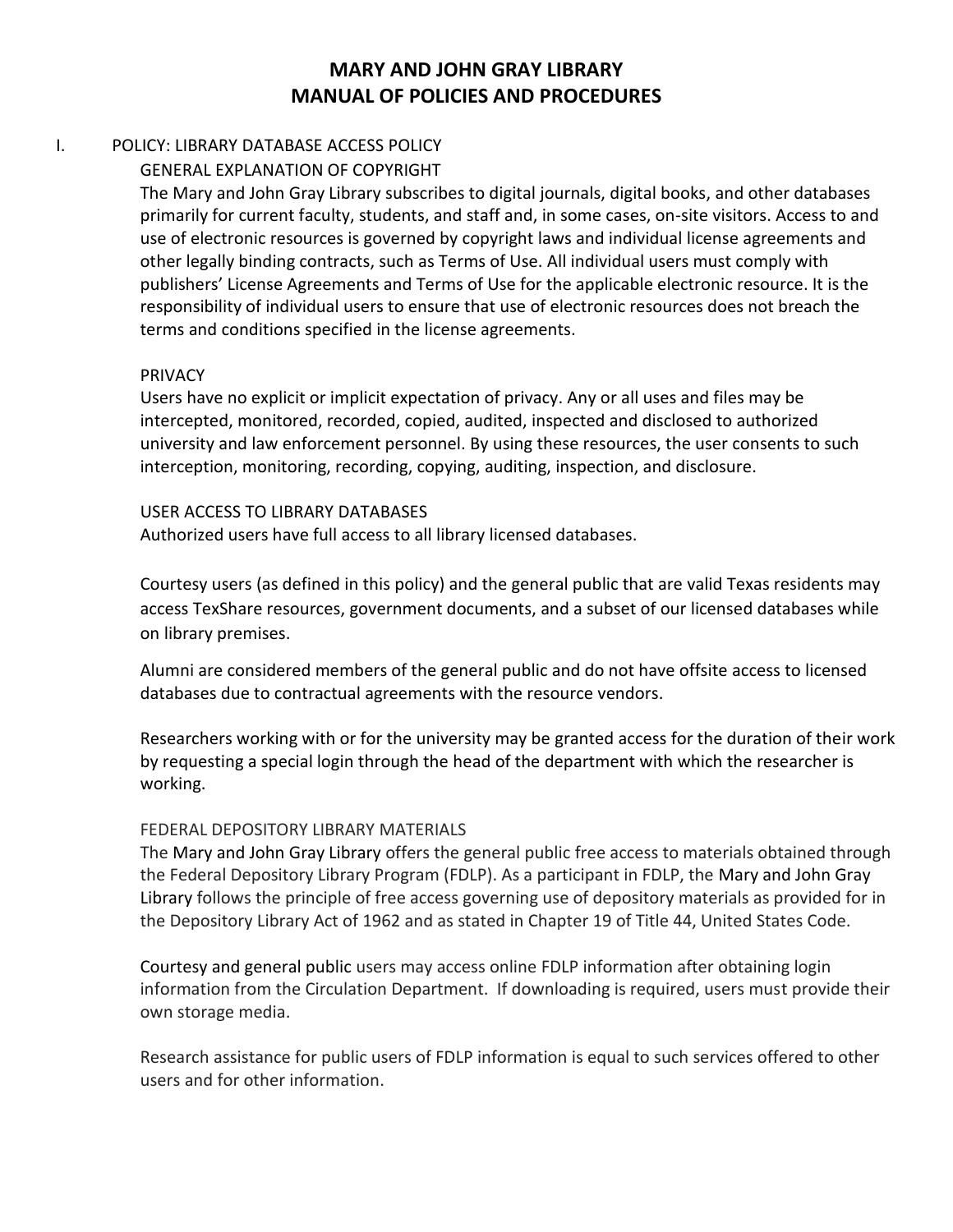## CONSEQUENCES OF MISUSE OF LIBRARY DATABASES

Unauthorized or improper use of the electronic resources licensed by the Mary and John Gray Library may result in administrative disciplinary action and civil and criminal penalties. By continuing to use these resources you indicate your awareness of and consent to these terms and conditions of use.

## ACCEPTABLE USE V. UNACCEPTABLE USE

| Acceptable Use                               | Unacceptable Use                              |
|----------------------------------------------|-----------------------------------------------|
| Using digital resources for scholarly,       | Using digital resources for commercial        |
| educational, or scientific research,         | gain (i.e. reselling, redistributing, or      |
| teaching, and private study.                 | republishing licensed content)                |
| Viewing, downloading, copying, printing,     | Systematic downloading or printing of         |
| and saving a copy of search results and/or   | entire journal issues or volumes, or large    |
| individual articles.                         | portions of other digital resources.          |
| Posting the URL to the publisher's version   | Transmitting, disseminating, or otherwise     |
| of the article on a class or faculty website | making online content available to            |
| (i.e. publisher links will only allow        | unauthorized users (i.e. sending to           |
| authorized user access).                     | mailing lists or electronic bulletin boards). |
| Authorized user sending a copy of an article | Posting the publisher's version or PDF to     |
| to another authorized user (i.e. current     | an open class or faculty website (i.e. a site |
| faculty, students, or staff).                | that is not password protected.               |
|                                              | Use of robots or intelligent agents to do     |
|                                              | systematic, bulk, or automatic                |
|                                              | downloading.                                  |

## NON-COMMERCIAL USE

As an authorized user, it is your responsibility to use the Library's licensed digital resources only for individual, non-commercial use. Use is strictly limited to internal research or educational purposes.

## II. PURPOSE AND SCOPE

The Mary and John Gray Library databases provide access to domestic and international academic resources to support Lamar University (LU) and Lamar Institute of Technology's (LIT) teaching, learning, and research initiatives. The Library Database Access Policy provides guidelines for user access and appropriate use of library databases. This policy is applicable to all users, as defined under user categories, using or desiring to use Mary and John Gray Library databases.

## III. DEFINITIONS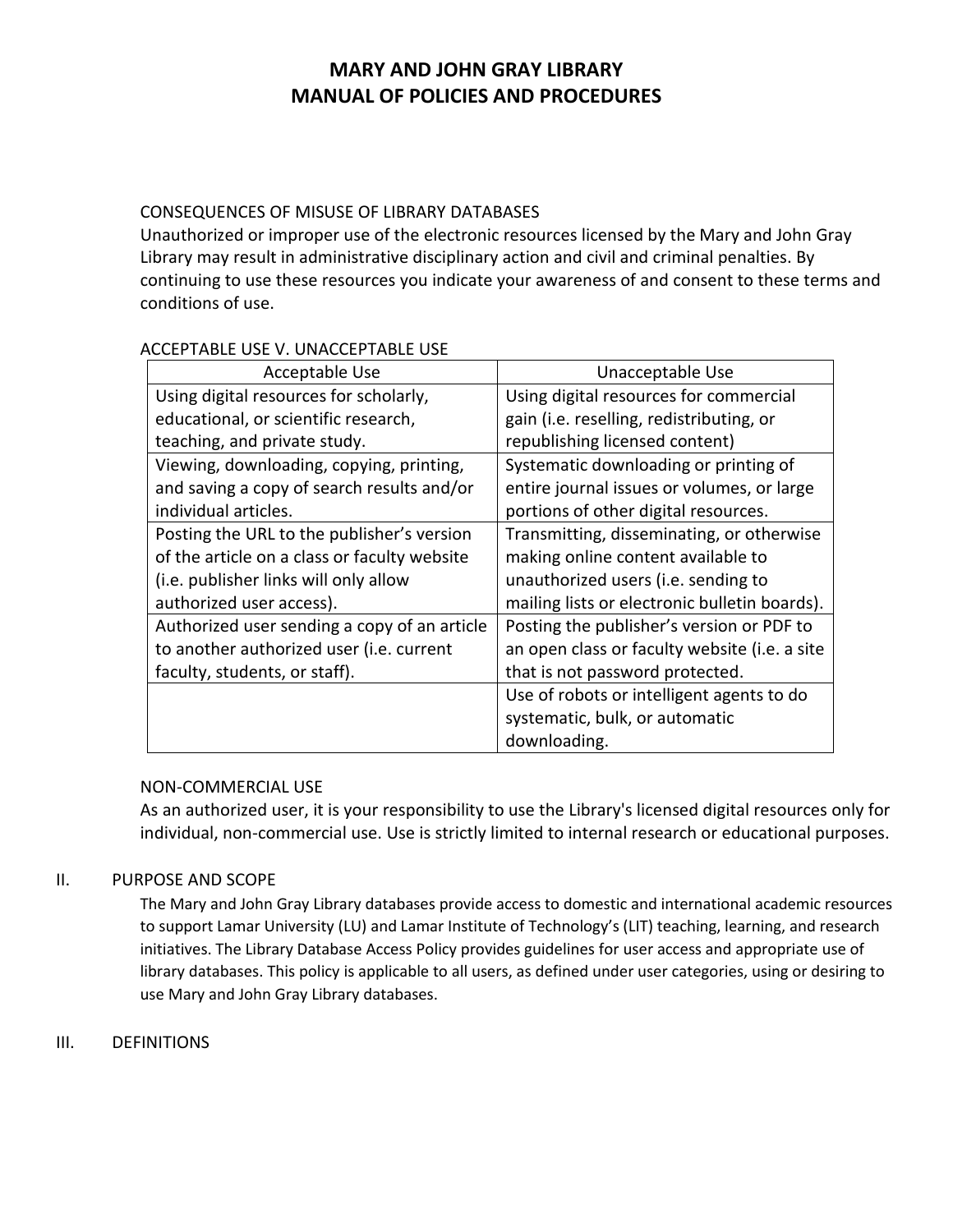#### **A. Authorized Users:**

Students, Faculty and Staff—Students are defined as being enrolled in LU or LIT for the current semester and have a valid Lamar Electronic Account (LEA) or LIT account. Faculty and Staff are defined as being currently employed by LU and LIT have a valid LEA or LIT account.

Distinguished Emeritus Retired Faculty—Faculty who have been deemed by the university president as *Distinguished Associate Professor Emeritus* or *Distinguished Professor Emeritus*.

#### B. **Courtesy Users**:

Courtesy users are defined as retired faculty, including those with Emeritus status (not Distinguished Emeritus), retired staff, alumni of Lamar University, Friends of the Mary and John Gray Library, or valid Texas residents.

#### **C. General Public**

The general public is defined as non-affiliated with Lamar University/Lamar Institute Technology.

## IV. **POLICY ROLES AND RESPONSIBILITIES**

- A. Roles and Responsibilities:
	- 1. Library personnel will not oversee every transaction, but they can address instances of misuse.
	- 2. Library personnel are responsible for adhering to Library Database Access Policy.
	- 3. The users are responsible for adhering to Library Database Access Policy.

## V. **PROCEDURES**

A. The policy must be reviewed by the Dean's Administrative Group and approved by the Dean.

## VI. **ADDITIONAL SECTION(S)**

A. N/A

## VII. **REFERENCES**

- A. List Texas Universities
	- 1. Sam Houston State University [https://www.shsu.edu/intranet/policies/information\\_technology\\_policies/documents/IT-](https://www.shsu.edu/intranet/policies/information_technology_policies/documents/IT-03AcceptableUse.pdf)[03AcceptableUse.pdf](https://www.shsu.edu/intranet/policies/information_technology_policies/documents/IT-03AcceptableUse.pdf)
	- 2. Stephen F. Austin State University <https://www.sfasu.edu/policies/14.2-acceptable-use-of-information-technology-resources.pdf>
	- 3. Texas A&M University<https://library.tamu.edu/about/index.html>
	- 4. University of California Berkeley Library [https://www.lib.berkeley.edu/about/conditions-of](https://www.lib.berkeley.edu/about/conditions-of-use-for-electronic-resources)[use-for-electronic-resources](https://www.lib.berkeley.edu/about/conditions-of-use-for-electronic-resources)
	- 5. University of Houston Libraries [https://libraries.uh.edu/policies/terms-use-electronic](https://libraries.uh.edu/policies/terms-use-electronic-resources/)[resources/](https://libraries.uh.edu/policies/terms-use-electronic-resources/)